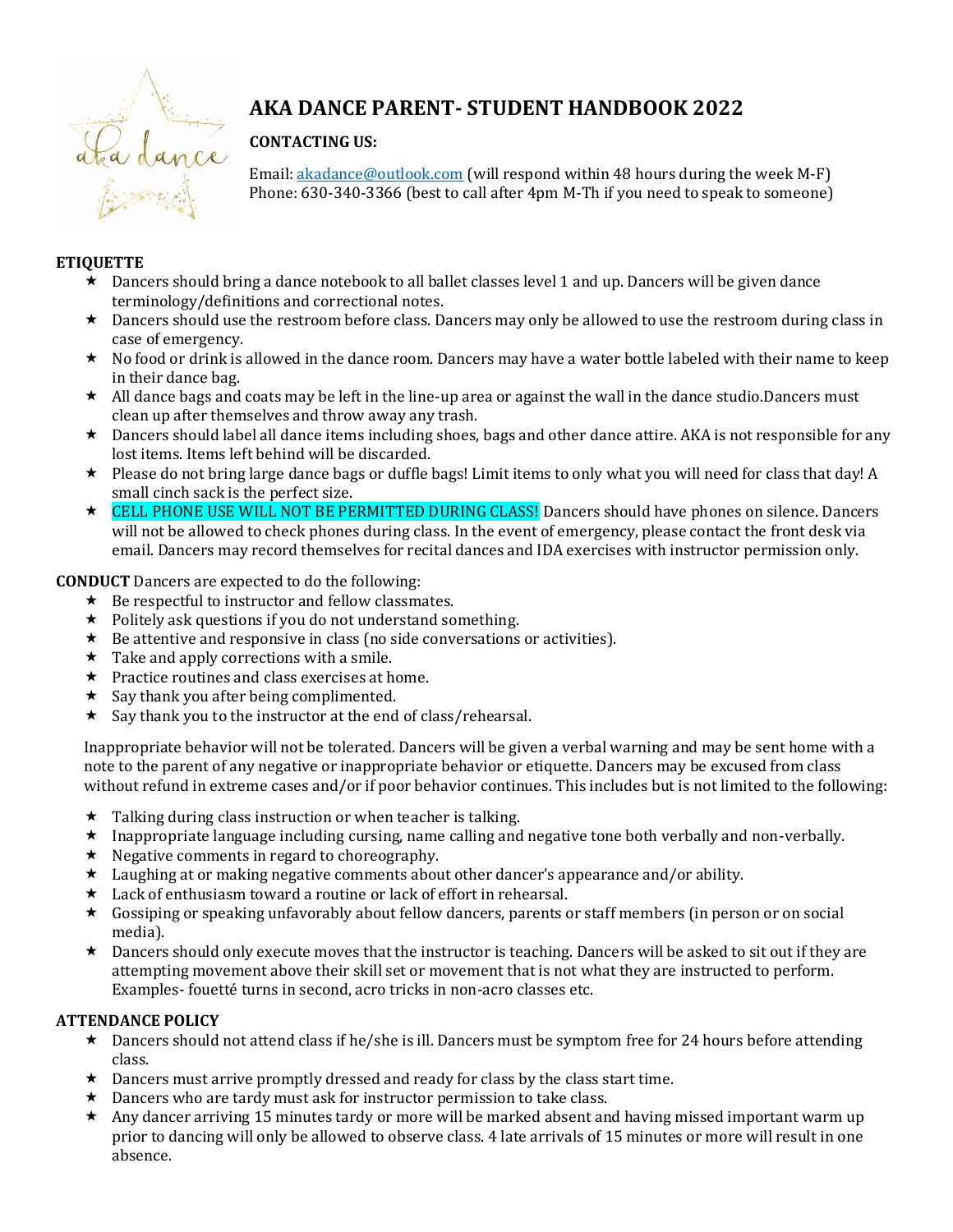- $\star$  Dancers registered for recital must attend weekly classes and be knowledgeable of the recital dances to participate in the recital.
- $\star$  Dancers with excessive absences, missing more than 4 classes for any reason may be excused from recital without refund.
- $\star$  Dancers should notify the instructor of any absences (ahead of time if possible). These will still count toward dancer absences however, knowing ahead of time helps the instructor with lesson planning and the like.
- $\star$  Make-up classes can be scheduled with us through email.

### **DROP OFF/PICK UP POLICY**

- \* Parents must park and walk to the studio entrance to pick up and drop off dancers in Level 1 and below. Please do not drop your students off and drive away. You must wait until your dancer is safely inside the building.
- $\star$  Please be mindful of the green bike path in front of the studio and treat it as if it were a street crossing. Take some time to make your children aware of this!!
- $\star$  Parents are not allowed to stop in traffic to drop dancers off or pick dancers up.
- $\star$  Dancers level 1 and up may wait in the lobby between classes if they are following distancing guidelines.
- $\star$  Dancers may be dropped off for class if they are able to use the bathroom without assistance.
- \* Parents that choose to drop off MUST be available by phone. Please make sure we have a valid phone number on file.

### **SAFETY & DANCER PROTOCOL**

- $\star$  Dancers should wait outside of the building until five-ten minutes prior to the start of class.
- $\star$  Once inside the building, dancers should remove shoes on the rug and place them in a cubby.
- $\star$  Dancers should enter the line-up area and wash hands thoroughly before entering the dance room. They should wait in line outside of the room until the instructor invites them in.
- $\star$  Dancers will be assigned a 6x6 foot square inside the dance room. Dancers should remain distanced as much as possible during class.
- $\star$  If a dancer is injured during class and/or needs to sit out for any reason, the instructor will need to fill out an injury report/ouch slip.
- $\star$  Dancers should inform their instructor if an injury occurs during class so they can recommend safe exercises or whether a dancer should ice/rest.
- $\star$  If a dancer is recommended to sit out of class, they will be sent home with a note notifying the parent. Dancers that observe should sit quietly and take notes.

### **INCLEMENT WEATHER POLICY**

- $\star$  We will notify you via email/text of any closings within two hours of the scheduled start time for classes. Studio closings and updates will also be posted to our Facebook page.
- Any cancelled classes will be made up or will be credited to your dance account. No cash refunds.

### **DRESS CODE**

- $\star$  All dancers are expected to adhere to the attached dress code (also listed on the website).
- $\star$  Dancers who neglect to arrive in appropriate class attire will be asked to sit and observe class. No exceptions.

### *AKA DANCE DRESS CODE*

### *NO Jewelry allowed in class. Shoes listed for each class are required for recital*

*Ballet Classes (Beginning Ballet/Jazz, Levels 1-4, Pointe 1-4) Black leotard, pink tights, no warm-ups during class Capezio Canvas Hanami 2037 pink ballet shoes Boys- Black Canvas Ballet Shoes Hair: All dancers must wear hair in a NEAT, secure bun*

*Conditioning Class (all levels) Leotard, convertible tights Capezio Canvas Hanami 2037 pink ballet shoes Boys- Black jazz pants, plain fitted tee or tank,Black canvas ballet shoes* 

*Ballet Classes (TuTu Cuties and Intro to Ballet/Jazz) Pink or black leotard, pink tights, pink or black dance skirt Pink leather ballet shoes, no satin slippers Boys- Black Canvas Ballet Shoes Hair: All dancers must wear hair in a NEAT, secure bun*